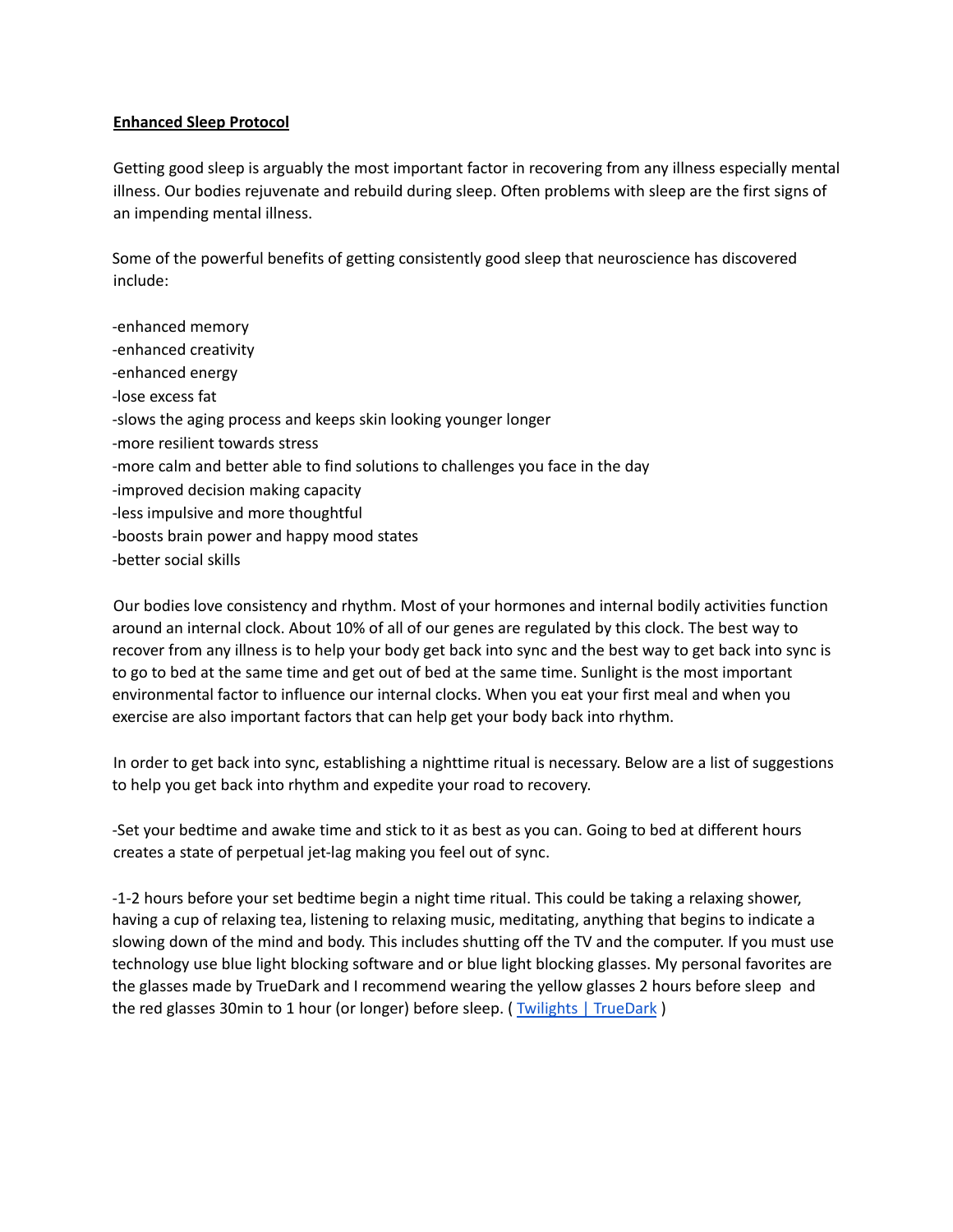-Make sure not to expose yourself to bright lights during the night - this usually means purchasing a nightlight for your bathroom if your bathroom light is too bright (most are) or at least use blue-light blocking glasses.

[\(https://www.amazon.com/dp/B0779R6D68/ref=sspa\\_dk\\_detail\\_0?psc=1&pd\\_rd\\_i=B0779R6D68&pd\\_r](https://www.amazon.com/dp/B0779R6D68/ref=sspa_dk_detail_0?psc=1&pd_rd_i=B0779R6D68&pd_r%20d_wg=xE0BT&pd_rd_r=Y653X43CCK10P4PP2G83&pd_rd_w=xr6Sg) [%20d\\_wg=xE0BT&pd\\_rd\\_r=Y653X43CCK10P4PP2G83&pd\\_rd\\_w=xr6Sg](https://www.amazon.com/dp/B0779R6D68/ref=sspa_dk_detail_0?psc=1&pd_rd_i=B0779R6D68&pd_r%20d_wg=xE0BT&pd_rd_r=Y653X43CCK10P4PP2G83&pd_rd_w=xr6Sg))

The blue-light that is emitted from lights and especially LED screens from TVs and Tech devices stimulates your retina's cells and sends a signal to your biological clock to break down your body's natural melatonin production (among other things) and begins to wake you up confusing your nervous system. Even if you can fall asleep this untimely blue-light stimulation can reduce the amount of deep restorative sleep you get each night.

# Fact: **Only 1 min of regular bathroom light exposure within 1 hour before bedtime reduces your melatonin by up to 30%**

-Only use your bed for sleep and sex. Meditation and reading calming books or articles before bed is acceptable as well. That way the bed becomes a signal to the body for sleep and relaxation.

-Avoid caffeinated beverages after 2pm and for those who have serious difficulty sleeping avoiding caffeine all together is advised

-Make sure your bedroom is set up for optimal sleep conditions. If you are sensitive to sound wearing earplugs (I like Mack's Silicone Ear Plugs) or using a machine to create a monotone sound (sometimes called "white noise") can be used. Fans, white noise machines, air filters are a few machines that can be used.

-Make sure your room is dark and if for some reason you can't get your room to be dark then buying a good sleep mask can be very helpful. (MZOO Sleep Eye Mask for Men Women, 3D [Contoured](https://www.amazon.com/Contoured-Sleeping-Blindfold-Concave-Meditation/dp/B07KC5DWCC/ref=sr_1_1_sspa?dchild=1&keywords=sleep+mask&qid=1624605075&sr=8-1-spons&psc=1&smid=A14IUA6SJUICH3&spLa=ZW5jcnlwdGVkUXVhbGlmaWVyPUExTkowM0tRTjg3TzFXJmVuY3J5cHRlZElkPUEwMDc5NzE1MktXTUtXRkgyNFJaTiZlbmNyeXB0ZWRBZElkPUEwNDE4NDE2M0tNSDdPVlZLVU1WQSZ3aWRnZXROYW1lPXNwX2F0ZiZhY3Rpb249Y2xpY2tSZWRpcmVjdCZkb05vdExvZ0NsaWNrPXRydWU=) Cup Sleeping Mask & [Blindfold,](https://www.amazon.com/Contoured-Sleeping-Blindfold-Concave-Meditation/dp/B07KC5DWCC/ref=sr_1_1_sspa?dchild=1&keywords=sleep+mask&qid=1624605075&sr=8-1-spons&psc=1&smid=A14IUA6SJUICH3&spLa=ZW5jcnlwdGVkUXVhbGlmaWVyPUExTkowM0tRTjg3TzFXJmVuY3J5cHRlZElkPUEwMDc5NzE1MktXTUtXRkgyNFJaTiZlbmNyeXB0ZWRBZElkPUEwNDE4NDE2M0tNSDdPVlZLVU1WQSZ3aWRnZXROYW1lPXNwX2F0ZiZhY3Rpb249Y2xpY2tSZWRpcmVjdCZkb05vdExvZ0NsaWNrPXRydWU=) Concave Molded Night Sleep Mask, Block Out Light, Soft Comfort Eye Shade Cover for [Travel](https://www.amazon.com/Contoured-Sleeping-Blindfold-Concave-Meditation/dp/B07KC5DWCC/ref=sr_1_1_sspa?dchild=1&keywords=sleep+mask&qid=1624605075&sr=8-1-spons&psc=1&smid=A14IUA6SJUICH3&spLa=ZW5jcnlwdGVkUXVhbGlmaWVyPUExTkowM0tRTjg3TzFXJmVuY3J5cHRlZElkPUEwMDc5NzE1MktXTUtXRkgyNFJaTiZlbmNyeXB0ZWRBZElkPUEwNDE4NDE2M0tNSDdPVlZLVU1WQSZ3aWRnZXROYW1lPXNwX2F0ZiZhY3Rpb249Y2xpY2tSZWRpcmVjdCZkb05vdExvZ0NsaWNrPXRydWU=) Yoga Nap, Black) The best is a good set of blackout curtains. Also I recommend using special stickers to block LED lights in your bedroom. All wifi in your bedroom should be turned off before you go to bed (suggest putting your phone on airplane mode).

## **Mental Thumb Drive**

-If your mind becomes active at night try listening to a guided meditation and or give yourself 5 minutes and write in a journal next to your bed all the thoughts that keep intruding in on you and say to yourself after you have written them down that you will deal with these thoughts during the day after a good night's rest. Make good on your personal promise and over time your mind will believe in you and begin to settle.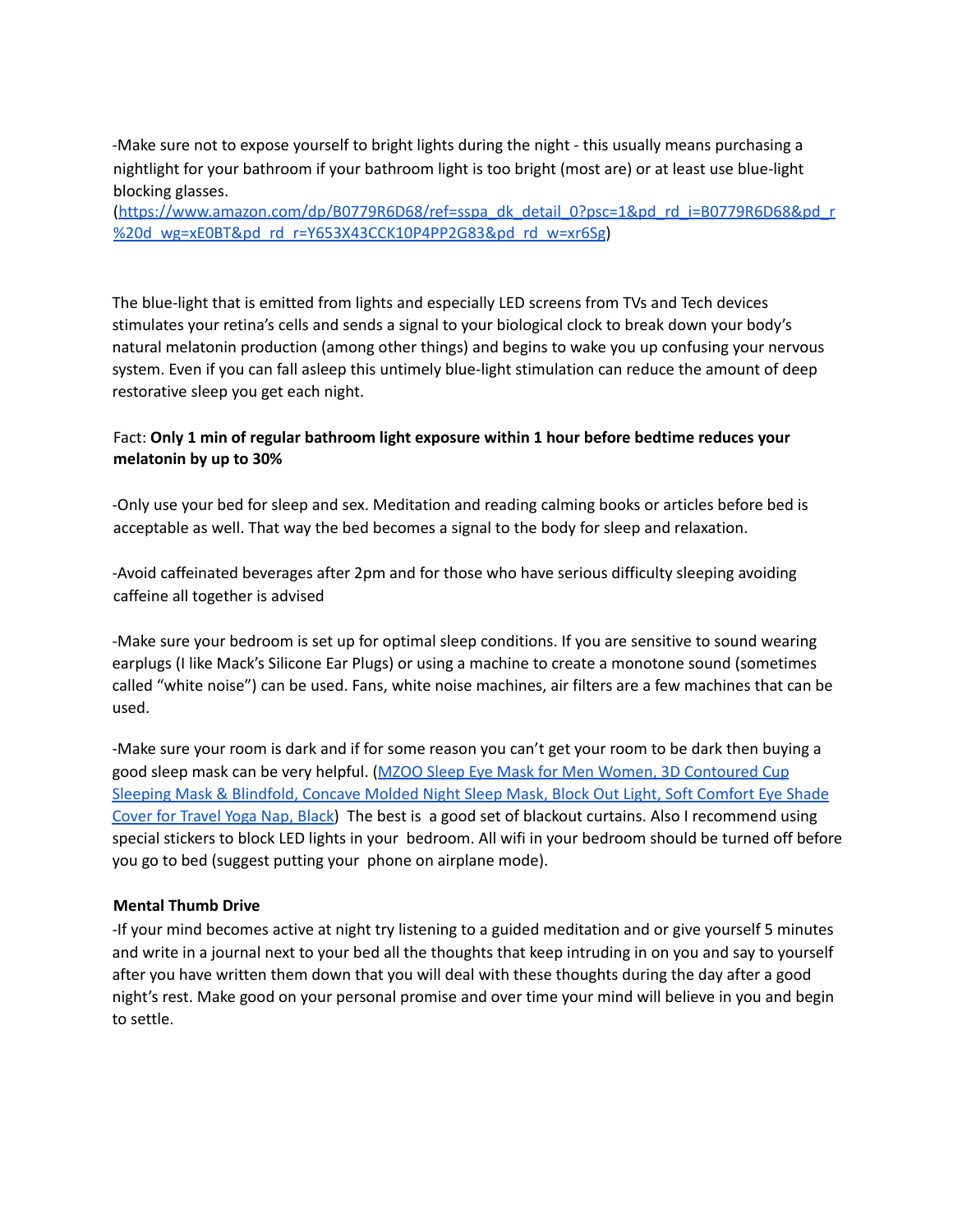#### **Gratitude PM**

Over 3 well done scientific studies showed significant improvements in both mood and and sleep quality in a simple and easy practice that takes about 3-5 minutes a day. In your journal the last thing you write in it before you go to bed is list of 3 things you appreciate or feel gratitude towards that happened in the past 24 hours. Make a list and briefly review them using your senses as you review them. -If you find yourself tossing and turning excessively for a long time then get up and do something that is boring or relaxing. Some gentle stretches, reading a boring book, or if you're spiritually inclined reading something spiritual can be helpful. Many of my clients and myself included will use this time to meditate with or without guidance. Many of the benefits of sleep can be derived through meditating and relaxing even if you don't fall asleep.

-If you tend to wake up in the middle of the night often I recommend guided meditations or hypnosis which many good ones can be downloaded or streamed from youtube.com. Create a list of your favorites and if you wake up simply put on your headphones and listen peacefully.

-**Don't try to sleep**. If you are resting/meditating peacefully, even if you feel like you're not sleeping, has been scientifically demonstrated to be very beneficial to the body.

-If you have a night where you don't sleep as much as you would like be mindful to not believe any expectations on how you are going to feel for the rest of the day. You might surprise yourself that when you allow yourself to be open you may have a much better day than you expected - even with little to no sleep. Believing in negative expectations sets up a self-fulfilling prophecy that keeps us locked into negative patterns. Instead simply be open to the possibility that your day can be just fine.

-When you wake up at your set time within the first 2 hours upon arising go outside for a 10-20 minute walk without sunglasses and as much skin exposure that is comfortable. Let the natural daylight help synchronize and reset your biological clock. During the walk think about what you plan on doing that day what challenges you might face and what would be the best response to them. Imagine overcoming the challenges and learning from them. This primes your brain to get ready for the day. Only do this for about 5 minutes and then go back into your senses, feel the sun on your skin and sense your body waking up with the sun supporting you. Scientific studies that regular morning sun improves brain growth, brain function, improves mood, boosts testosterone, and charges your body's energy machines called mitochondria so that they can power you through your day. It takes about 1 week to start feeling the difference.

## **Sleep Journal**

-For severe insomnia I highly recommend you keep a sleep diary. In the morning write down what time you went to bed, estimate what time you might have fallen asleep and what time you finally woke up. Write down any reoccurring intrusive thoughts that tend to keep you up. **Also for severe insomnia take out any clocks (avoids clock watching) and electronics in your room**. Your room should be like a cave: dark, cool, and quiet. Remember you can't try to sleep just like you can try to digest your food or grow your hair. All you can do is create an optimal environment conducive to sleep. Remember learning to relax when not sleeping can give many of the benefits of sleep.